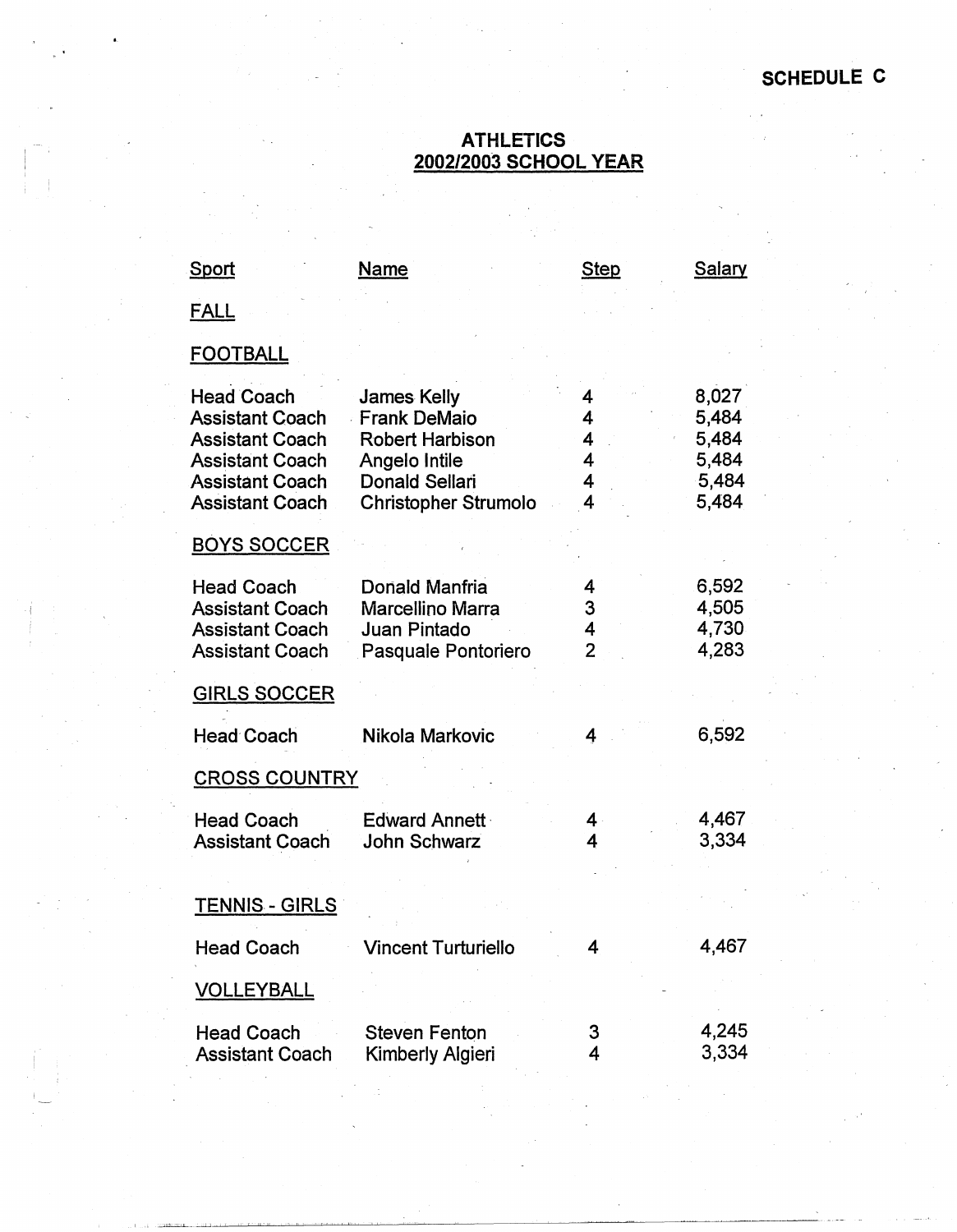## **CHEERLEADING**

| <b>Head Coach</b>         | Susan Furnari         | 4 | 6,156 |
|---------------------------|-----------------------|---|-------|
| <b>Assistant Coach</b>    | <b>Mary Pontrella</b> | 3 | 4,108 |
|                           |                       |   |       |
| <b>VOCAL MUSIC</b>        |                       |   |       |
| <b>Director</b>           | Michael Cundari       | 4 | 4,182 |
| <b>BAND</b>               |                       |   |       |
| Director                  | Jarrett Zellea        | 3 | 6,371 |
| <b>Assistant Director</b> | <b>Fred Moreno</b>    |   | 4,283 |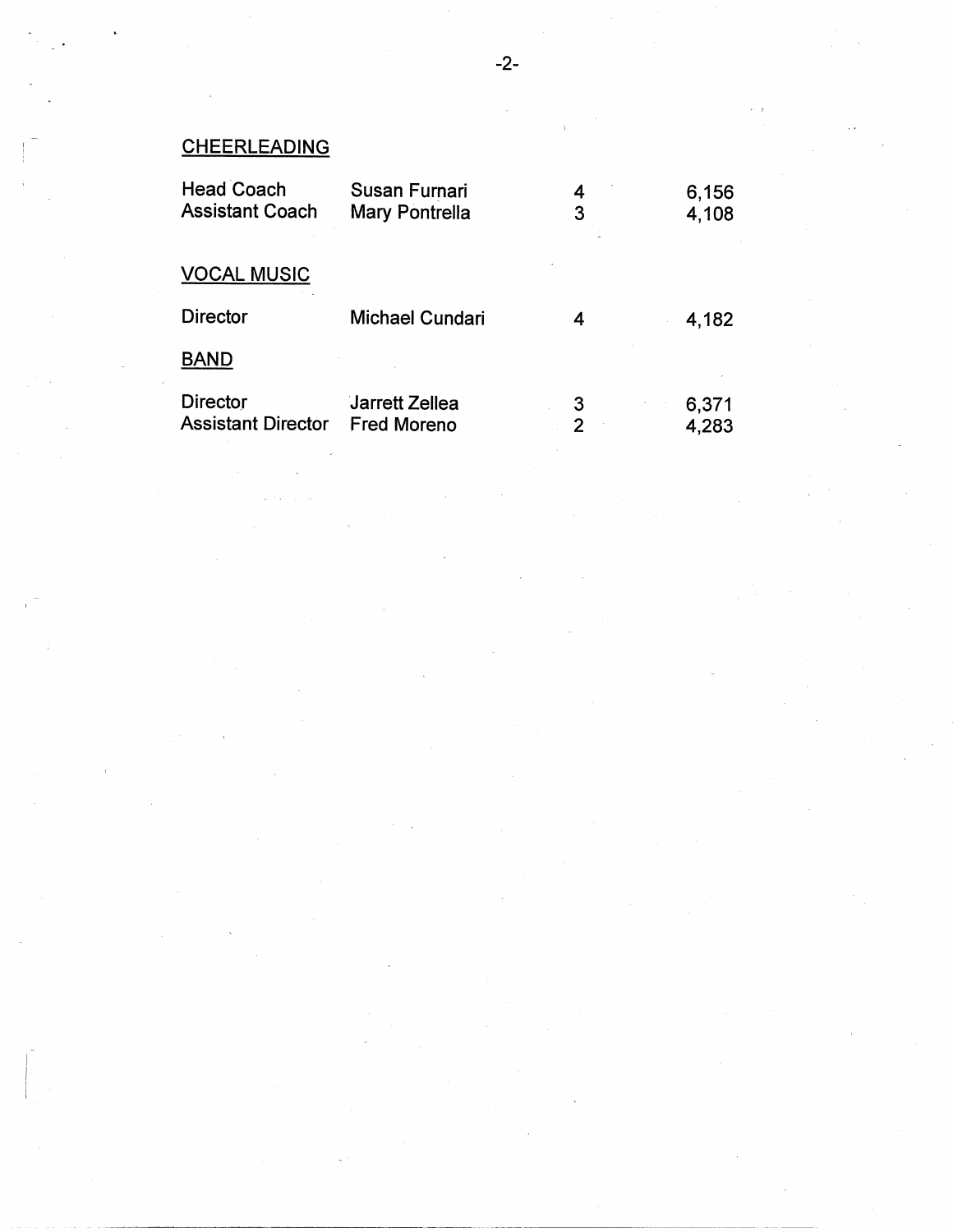| <u>Sport</u>                                                                                    | <u>Name</u>                                                                    | <b>Step</b>                       | <b>Salary</b>                    |
|-------------------------------------------------------------------------------------------------|--------------------------------------------------------------------------------|-----------------------------------|----------------------------------|
| <b>WINTER</b>                                                                                   |                                                                                |                                   |                                  |
| <b>BOWLING</b>                                                                                  |                                                                                |                                   |                                  |
| <b>Head Coach</b>                                                                               | George Ackerman                                                                | 4                                 | 4,182                            |
| <b>BOYS BASKETBALL</b>                                                                          |                                                                                |                                   |                                  |
| <b>Head Coach</b><br><b>Assistant Coach</b><br><b>Assistant Coach</b>                           | <b>Robert Harbison</b><br><b>Martin Higgins</b><br><b>Lawrence Mitschow</b>    | 4<br>3<br>$\overline{\mathbf{4}}$ | 6,592<br>4,505<br>4,730          |
| <b>RIFLE</b>                                                                                    |                                                                                |                                   |                                  |
| <b>Head Coach</b>                                                                               | <b>Frank Zintl</b>                                                             | 4                                 | 4,182                            |
| <b>WINTER TRACK</b>                                                                             |                                                                                |                                   |                                  |
| <b>Head Coach</b><br><b>Assistant Coach</b><br><b>Assistant Coach</b>                           | <b>Robert O'Dell</b><br><b>Edward Annett</b><br>Gerald Ryan                    | 4<br>4<br>$\overline{\mathbf{4}}$ | 6,592<br>4,730<br>4,730          |
| <b>WRESTLING</b>                                                                                |                                                                                |                                   |                                  |
| <b>Head Coach</b><br><b>Assistant Coach</b><br><b>Assistant Coach</b>                           | <b>Carmen LoRe</b><br><b>Christopher Chern</b><br><b>Christopher Rosati</b>    | 4<br>4<br>4                       | 6,592<br>4,730<br>4,730          |
| <u>GIRLS BASKETBALL</u>                                                                         |                                                                                |                                   |                                  |
| <b>Head Coach</b><br><b>Assistant Coach</b><br><b>Assistant Coach</b><br><b>Assistant Coach</b> | Theresa Hrubash<br><b>Sarah Clarke</b><br><b>Ernie Schmidig</b><br>Luann Zullo | 4<br>4<br>3<br>$\overline{4}$     | 6,592<br>4,730<br>4,505<br>4,730 |
| <b>ICE HOCKEY</b>                                                                               |                                                                                |                                   |                                  |
| <b>Head Coach</b><br><b>Assistant Coach</b><br><b>Assistant Coach</b>                           | Darren Groh<br><b>Timothy Fox</b><br><b>Eric Puzio</b>                         | 4<br>4<br>$\overline{2}$          | 6,592<br>4,730<br>4,283          |

 $\begin{bmatrix} 1 \\ 1 \\ 1 \end{bmatrix}$ 

-3-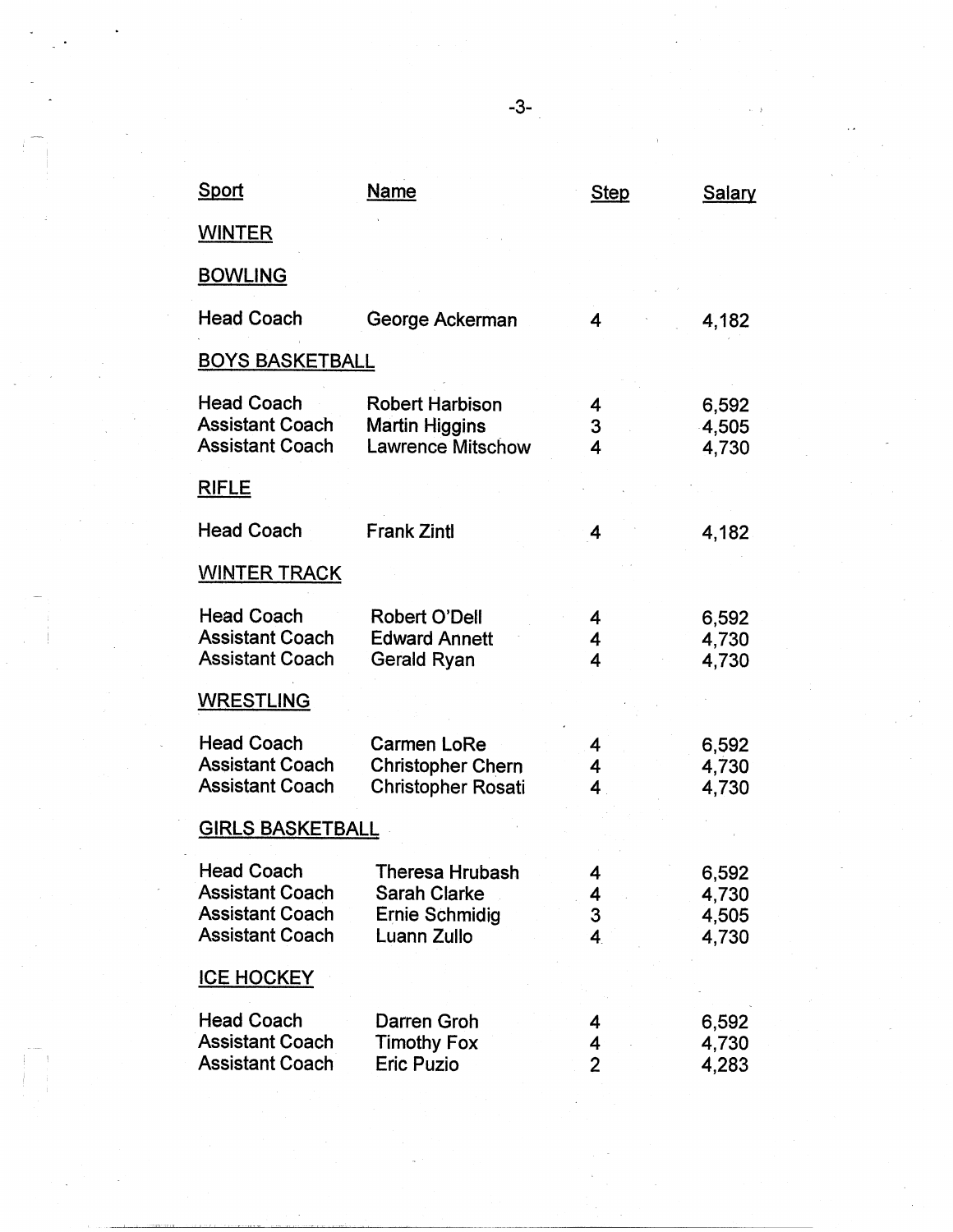| Sport                                                                                                                                               | <b>Name</b>                                                                                                                           | <b>Step</b>                | <b>Salary</b>                                      |
|-----------------------------------------------------------------------------------------------------------------------------------------------------|---------------------------------------------------------------------------------------------------------------------------------------|----------------------------|----------------------------------------------------|
| <b>SPRING</b>                                                                                                                                       |                                                                                                                                       |                            |                                                    |
| <b>GOLF</b>                                                                                                                                         |                                                                                                                                       |                            |                                                    |
| <b>Head Coach</b>                                                                                                                                   | Joseph Musciotto                                                                                                                      | 4                          | 4,182                                              |
|                                                                                                                                                     |                                                                                                                                       |                            |                                                    |
| <u> TRACK - BOYS/GIRLS</u>                                                                                                                          |                                                                                                                                       |                            |                                                    |
| <b>Head Coach</b><br><b>Assistant Coach</b><br><b>Assistant Coach</b><br><b>Assistant Coach</b><br><b>Assistant Coach</b><br><b>Assistant Coach</b> | <b>Robert O'Dell</b><br><b>Edward Annett</b><br>Kelli Cerniglia<br><b>Andrew Linfante</b><br><b>Christopher Rosati</b><br>Gerald Ryan | 4<br>4<br>4<br>4<br>4<br>4 | 6,592<br>4,730<br>4,730<br>4,730<br>4,730<br>4,730 |
| <b>BASEBALL</b>                                                                                                                                     |                                                                                                                                       |                            |                                                    |
| <b>Head Coach</b>                                                                                                                                   | <b>Michael Christadore</b>                                                                                                            | 4<br>3                     | 6,592                                              |
| <b>Assistant Coach</b><br><b>Assistant Coach</b>                                                                                                    | <b>Edward Furman</b><br><b>Robert Harbison</b>                                                                                        | 4                          | 4,505<br>4,730                                     |
| <b>Assistant Coach</b>                                                                                                                              | Eric Puzio                                                                                                                            | 3                          | 4,505                                              |
| <b>SOFTBALL</b>                                                                                                                                     |                                                                                                                                       |                            |                                                    |
| <b>Head Coach</b>                                                                                                                                   | Luann Zullo                                                                                                                           | 4                          | 6,592                                              |
| <b>Assistant Coach</b>                                                                                                                              | Jennifer Citarella                                                                                                                    | 4                          | 4,730                                              |
| <b>Assistant Coach</b><br><b>Assistant Coach</b>                                                                                                    | Darren Groh<br><b>James Kelly</b>                                                                                                     | 4<br>4                     | 4,730<br>4,730                                     |
|                                                                                                                                                     |                                                                                                                                       |                            |                                                    |
| <b>BOYS TENNIS</b>                                                                                                                                  |                                                                                                                                       |                            |                                                    |
| <b>Head Coach</b>                                                                                                                                   | <b>Vincent Turturiello</b>                                                                                                            | 4                          | 4,467                                              |
| <b>CREW</b>                                                                                                                                         |                                                                                                                                       |                            |                                                    |
|                                                                                                                                                     |                                                                                                                                       |                            |                                                    |
| <b>Head Coach</b><br><b>Assistant Coach</b>                                                                                                         | Kevin Smyth<br>Carla D'Agostino                                                                                                       | 4<br>4                     | 6,592<br>4,730                                     |
| <b>Assistant Coach</b>                                                                                                                              | <b>Anthony Scarpelli</b>                                                                                                              | 4                          | 4,730                                              |
| <b>Assistant Coach</b>                                                                                                                              | <b>Ernie Schmidig</b>                                                                                                                 | 4                          | 4,730                                              |
| <b>Assistant Coach</b>                                                                                                                              | <b>Jill Szura</b>                                                                                                                     | 4                          | 4,730                                              |
|                                                                                                                                                     |                                                                                                                                       |                            |                                                    |

--·-~------·--· ---------~

-4-

 $\frac{1}{2}$ 

 $\label{eq:2.1} \frac{1}{2}\sum_{i=1}^n\frac{1}{2}\sum_{j=1}^n\frac{1}{2}\sum_{j=1}^n\frac{1}{2}\sum_{j=1}^n\frac{1}{2}\sum_{j=1}^n\frac{1}{2}\sum_{j=1}^n\frac{1}{2}\sum_{j=1}^n\frac{1}{2}\sum_{j=1}^n\frac{1}{2}\sum_{j=1}^n\frac{1}{2}\sum_{j=1}^n\frac{1}{2}\sum_{j=1}^n\frac{1}{2}\sum_{j=1}^n\frac{1}{2}\sum_{j=1}^n\frac{1}{2}\sum_{j=1}^n\$ 

 $\label{eq:2.1} \begin{array}{l} \mathcal{E}_{\text{max}}(\mathbf{x}) = \mathbb{E}[\mathbf{x}^{\top} \mathbf{x}^{\top}] \\ \mathcal{E}_{\text{max}}(\mathbf{x}) = \mathbb{E}[\mathbf{x}^{\top} \mathbf{x}^{\top}] \end{array}$ 

 $\frac{1}{2} \left( \begin{array}{cc} 1 & 0 & 0 \\ 0 & 0 & 0 \\ 0 & 0 & 0 \end{array} \right) = \frac{1}{2} \left( \begin{array}{cc} 1 & 0 & 0 \\ 0 & 1 & 0 \\ 0 & 0 & 0 \\ 0 & 0 & 0 \end{array} \right)$ 

 $\frac{1}{4}$ 

 $\label{eq:2.1} \frac{1}{\sqrt{2}}\int_{\mathbb{R}^3}\left|\frac{d\mu}{d\mu}\right|^2\left|\frac{d\mu}{d\mu}\right|^2\left|\frac{d\mu}{d\mu}\right|^2\left|\frac{d\mu}{d\mu}\right|^2\left|\frac{d\mu}{d\mu}\right|^2\left|\frac{d\mu}{d\mu}\right|^2\left|\frac{d\mu}{d\mu}\right|^2.$